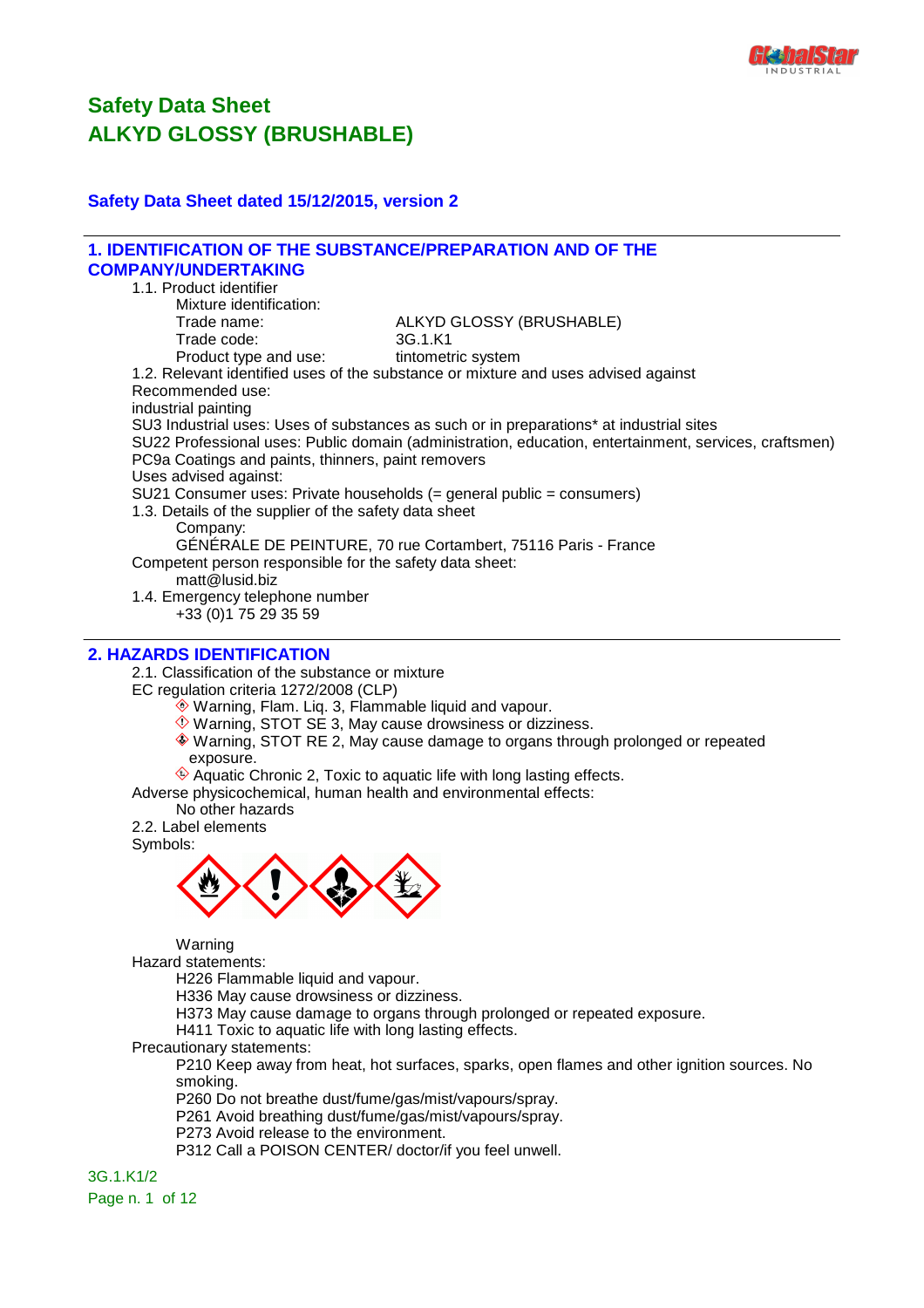

P370+P378 In case of fire: Use ... to extinguish. Special Provisions: None **Contains** Ragia Minerale Solvent naphtha (petroleum), light arom. solvent naphtha (petroleum), medium aliph.; Straight run kerosine; [A complex combination of hydrocarbons obtained from the distillation of crude oil or natural gasoline. It consists predominantly of saturated hydrocarbons having carbon numbers predominantly in the range of C9 through C12 a Mixture of: butan-2-one oxime: May produce an allergic reaction. Poly(oxy-1,2-ethandiyl),.alpha.-[(2Z)-3carboxy-1-oxo-2-propenyl]-.omega.-hydroxy-, C9-11-alkyl ethers: May produce an allergic reaction. Cobalt bis (2-ethylhexanoate): May produce an allergic reaction. Special provisions according to Annex XVII of REACH and subsequent amendments: Restricted to professional users. 2.3. Other hazards

Other Hazards:

No other hazards

### **3. COMPOSITION/INFORMATION ON INGREDIENTS**

3.1. Substances

N.A.

vPvB Substances: None - PBT Substances: None

Hazardous components within the meaning of the CLP regulation and related classification:

| Qty                   | <b>Name</b>                                                                            | Ident. Number                                     |                                                               | <b>Classification</b>                                                                                                                                                                                                                                                                                              |  |
|-----------------------|----------------------------------------------------------------------------------------|---------------------------------------------------|---------------------------------------------------------------|--------------------------------------------------------------------------------------------------------------------------------------------------------------------------------------------------------------------------------------------------------------------------------------------------------------------|--|
| - < 15%               | >= 12.5%   Ragia Minerale                                                              | EC:<br>REACH No.: 01-                             | 919-446-0<br>2119458049<br>$-33$                              | ◈2.6/3 Flam. Liq. 3 H226<br><b>♦ 3.10/1 Asp. Tox. 1 H304</b><br>$\Diamond$ 3.8/3 STOT SE 3 H336<br>♦4.1/C2 Aquatic Chronic 2 H411<br><b>EUH066</b>                                                                                                                                                                 |  |
| >= 10% -<br>< 12.5%   | Solvent naphtha<br>(petroleum), light arom.                                            | Index<br>number:<br>CAS:<br>EC:<br>REACH No.: 01- | 64742-95-6<br>265-199-0<br>2119455851<br>-35                  | 649-356-00-4 $\otimes$ 2.6/3 Flam. Liq. 3 H226<br>♦4.1/C2 Aquatic Chronic 2 H411<br><b>13.8/3 STOT SE 3 H335</b><br><b>♦ 3.10/1 Asp. Tox. 1 H304</b><br><b>13.8/3 STOT SE 3 H336</b><br>EUH066<br>DECLP (CLP)*                                                                                                     |  |
| >= 5% -<br>$< 7\%$    | xylene [4]                                                                             | Index<br>number:<br>CAS:<br>EC:<br>REACH No.: 01- | 601-022-00-9<br>1330-20-7<br>215-535-7<br>2119488216<br>$-32$ | <b><sup>◈</sup>2.6/3 Flam. Liq. 3 H226</b><br>$\Diamond$ 3.1/4/Inhal Acute Tox. 4 H332<br>$\Diamond$ 3.1/4/Dermal Acute Tox. 4 H312<br><b>12 3.3/2 Eye Irrit. 2 H319</b><br><b>13.8/3 STOT SE 3 H335</b><br><b>1</b> 3.2/2 Skin Irrit. 2 H315<br><b>♦ 3.9/2 STOT RE 2 H373</b><br><b>♦ 3.10/1 Asp. Tox. 1 H304</b> |  |
| $>= 1\% -$<br>$< 3\%$ | solvent naphtha<br>(petroleum), medium<br>aliph.; Straight run<br>kerosine; [A complex | Index<br>number:                                  |                                                               | 649-405-00-X 3.9/1 STOT RE 1 H372                                                                                                                                                                                                                                                                                  |  |

3G.1.K1/2 Page n. 2 of 12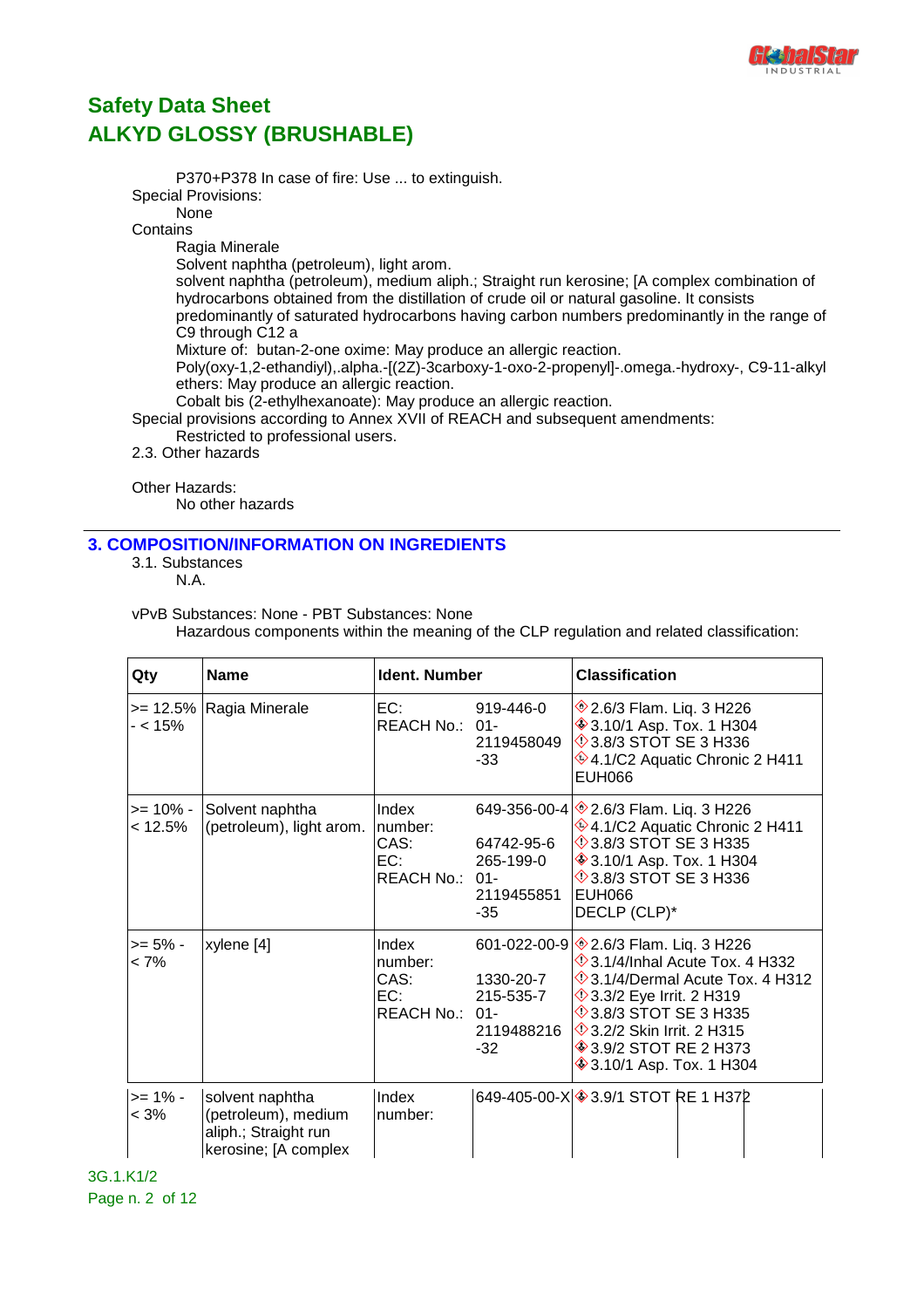

|                           | combination of<br>hydrocarbons obtained<br>from the distillation of<br>crude oil or natural<br>gasoline. It consists<br>predominantly of<br>saturated<br>hydrocarbons having<br>carbon numbers<br>predominantly in the<br>range of C9 through<br>C12 a | CAS:<br>EC:                                   | 64742-88-7<br>265-191-7                                              | <b>♦ 3.10/1 Asp. Tox. 1 H304</b>                                                                                                                                                                                                            |
|---------------------------|--------------------------------------------------------------------------------------------------------------------------------------------------------------------------------------------------------------------------------------------------------|-----------------------------------------------|----------------------------------------------------------------------|---------------------------------------------------------------------------------------------------------------------------------------------------------------------------------------------------------------------------------------------|
| $>= 1\% -$<br>< 3%        | 1,2,4-trimethylbenzene                                                                                                                                                                                                                                 | Index<br>number:<br>CAS:<br>EC:               | 95-63-6<br>202-436-9                                                 | 601-043-00-3 \$2.6/3 Flam. Liq. 3 H226<br>$\Diamond$ 3.3/2 Eye Irrit. 2 H319<br>$\Diamond$ 3.8/3 STOT SE 3 H335<br>$\Diamond$ 3.2/2 Skin Irrit. 2 H315<br>♦4.1/C2 Aquatic Chronic 2 H411<br>$\Diamond$ 3.1/4/Inhal Acute Tox. 4 H332        |
| $>= 0.5%$<br>- < 1%       | Mixture of: butan-2-<br>one oxime                                                                                                                                                                                                                      | Index<br>number:<br>CAS:<br>EC:               | 96-29-7<br>202-496-6                                                 | 616-014-00-0 $\otimes$ 3.1/4/Dermal Acute Tox. 4 H312<br>→ 3.3/1 Eye Dam. 1 H318<br>$\Diamond$ 3.4.2/1-1A-1B Skin Sens. 1,1A,<br>1B H317<br><b>♦ 3.6/2 Carc. 2 H351</b>                                                                     |
| $>= 0.5%$<br>$- < 1\%$    | ethylbenzene                                                                                                                                                                                                                                           | Index<br>number:<br>CAS:<br>EC:<br>REACH No.: | 601-023-00-4<br>100-41-4<br>202-849-4<br>$01 -$<br>2119489370<br>-35 | <b>♦ 2.6/2 Flam. Lig. 2 H225</b><br>$\Diamond$ 3.1/4/Inhal Acute Tox. 4 H332<br><b>♦ 3.9/2 STOT RE 2 H373</b><br><b>♦ 3.10/1 Asp. Tox. 1 H304</b>                                                                                           |
| $- < 0.5\%$               | $>= 0.25\%$   mesitylene; 1,3,5-<br>trimethylbenzene                                                                                                                                                                                                   | Index<br>number:<br>CAS:<br>EC:               | $601 - 025 - 00 - 5$<br>108-67-8<br>203-604-4                        | <b><sup>◈</sup>2.6/3 Flam. Liq. 3 H226</b><br>$\lozenge$ 3.8/3 STOT SE 3 H335<br>$\otimes$ 4.1/C2 Aquatic Chronic 2 H411                                                                                                                    |
| $>= 0.1%$                 | Poly(oxy-1,2-<br>$-$ < 0.25% $ $ ethandiyl $ $ , alpha.- $[2Z]$ -<br>3carboxy-1-oxo-2-<br>propenyl]-.omega.-<br>hydroxy-, C9-11-alkyl<br>ethers                                                                                                        | CAS:                                          | 709014-50-6                                                          | $\Diamond$ 3.4.2/1-1A-1B Skin Sens. 1,1A,<br>1B H317                                                                                                                                                                                        |
| $>= 0.1%$<br>$- < 0.25\%$ | Cobalt bis (2-<br>ethylhexanoate)                                                                                                                                                                                                                      | CAS:<br>EC:                                   | 136-52-7<br>205-250-6                                                | $\Diamond$ 3.1/4/Oral Acute Tox. 4 H302<br>$\Diamond$ 3.2/2 Skin Irrit. 2 H315<br><b>1,14, 3.4.2/1-1A-1B Skin Sens. 1,14</b> ,<br>1B H317<br><b>♦ 3.7/2 Repr. 2 H361f</b><br>♦4.1/A1 Aquatic Acute 1 H400<br>♦4.1/C1 Aquatic Chronic 1 H410 |
| 540 ppm                   | maleic anhydride                                                                                                                                                                                                                                       | Index<br>number:<br>CAS:<br>EC:               | 108-31-6<br>203-571-6                                                | 607-096-00-9 3.2/1B Skin Corr. 1B H314<br><b>♦ 3.4.1/1-1A-1B Resp. Sens. 1,1A,</b><br>1B H334<br>$\Diamond$ 3.4.2/1-1A-1B Skin Sens. 1,1A,                                                                                                  |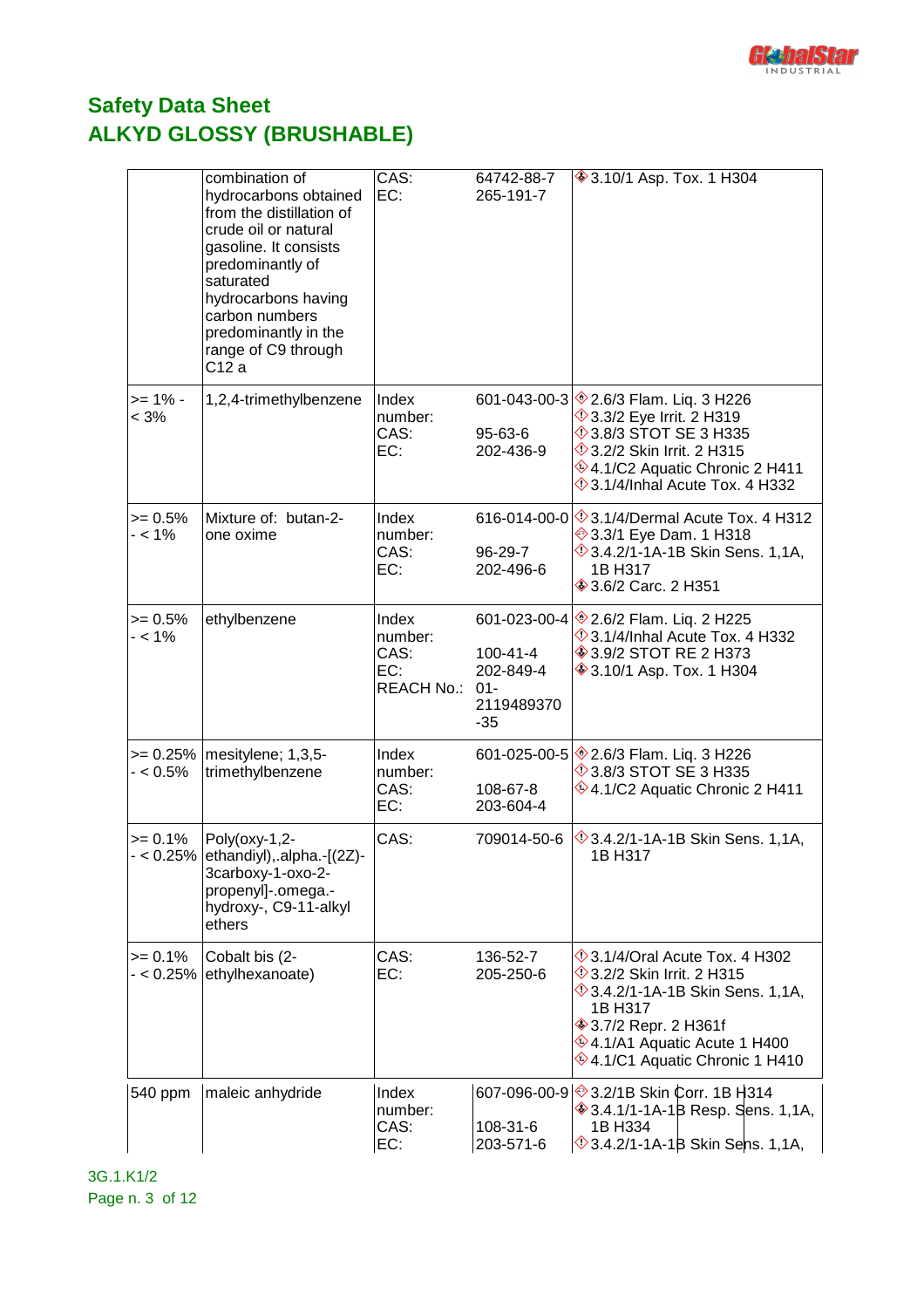

|        |                                                                             | REACH No.: 01-                                    | -31                                        | 1B H317<br>2119472428 $\Diamond$ 3.1/4/Oral Acute Tox, 4 H302                                                                                                                                            |
|--------|-----------------------------------------------------------------------------|---------------------------------------------------|--------------------------------------------|----------------------------------------------------------------------------------------------------------------------------------------------------------------------------------------------------------|
| 60 ppm | 2-butoxyethanol;<br>ethylene glycol<br>monobutyl ether; butyl<br>cellosolve | Index<br>number:<br>CAS:<br>EC:<br>REACH No.: 01- | 111-76-2<br>203-905-0<br>2119475108<br>-36 | 603-014-00-0 3.1/4/Inhal Acute Tox. 4 H332<br>$\circ$ 3.1/4/Dermal Acute Tox. 4 H312<br>$\Diamond$ 3.1/4/Oral Acute Tox. 4 H302<br><b>1</b> 3.3/2 Eye Irrit. 2 H319<br><b>1</b> 3.2/2 Skin Irrit, 2 H315 |

\*DECLP (CLP): Substance classified in accordance with Note P, Annex VI of EC Regulation (EC) 1272/2008. The classification as a carcinogen or mutagen need not apply if it can be shown that the substance contains less than 0,1 % w/w benzene (EINECS No 200-753-7). When the substance is not classified as a carcinogen at least the precautionary statements (P102-)P260-P262-P301 + P310-P331 (Table 3.1) or the S-phrases (2-)23-24-62 (Table 3.2) shall apply. This note applies only to certain complex oil-derived substances in Part 3.

### **4. FIRST AID MEASURES**

- 4.1. Description of first aid measures
- In case of skin contact:
	- Wash with plenty of water and soap.
- In case of eyes contact:
- In case of Ingestion:
- In case of Inhalation:
	- Remove casualty to fresh air and keep warm and at rest.
- 4.2. Most important symptoms and effects, both acute and delayed None
- 4.3. Indication of any immediate medical attention and special treatment needed Treatment:

## None

### **5. FIRE-FIGHTING MEASURES**

- 5.1. Extinguishing media
	- Suitable extinguishing media:
		- Extinguishing media which must not be used for safety reasons: None in particular.
- 5.2. Special hazards arising from the substance or mixture Do not inhale explosion and combustion gases. Burning produces heavy smoke.
- 5.3. Advice for firefighters
	- Use suitable breathing apparatus .

Collect contaminated fire extinguishing water separately. This must not be discharged into drains.

Move undamaged containers from immediate hazard area if it can be done safely.

### **6. ACCIDENTAL RELEASE MEASURES**

- 6.1. Personal precautions, protective equipment and emergency procedures Wear personal protection equipment. Remove all sources of ignition. Remove persons to safety.
	- See protective measures under point 7 and 8.
- 6.2. Environmental precautions Do not allow to enter into soil/subsoil. Do not allow to enter into surface water or drains.

3G.1.K1/2 Page n. 4 of 12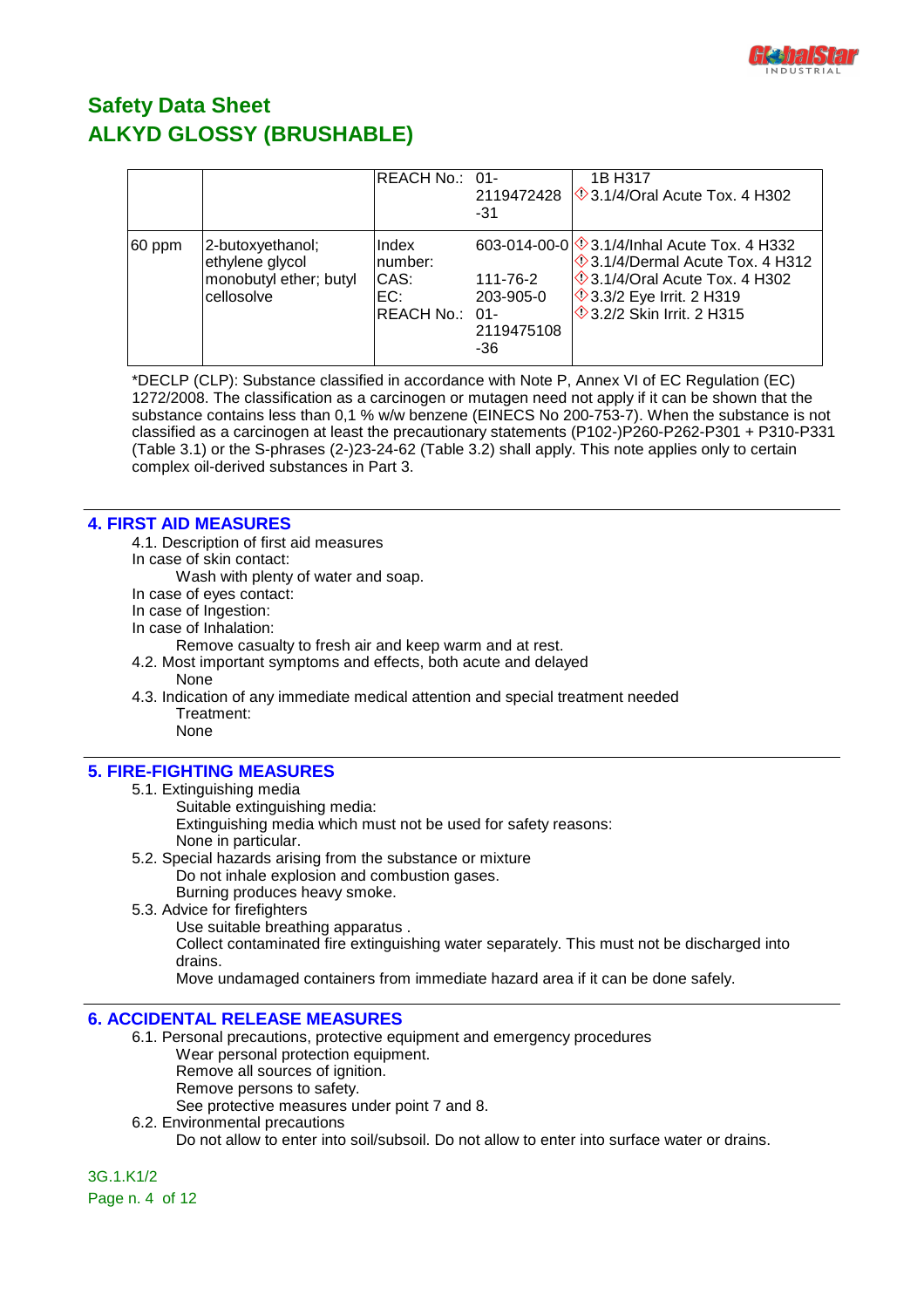

Retain contaminated washing water and dispose it.

In case of gas escape or of entry into waterways, soil or drains, inform the responsible authorities.

Suitable material for taking up: absorbing material, organic, sand

- 6.3. Methods and material for containment and cleaning up
- Wash with plenty of water. 6.4. Reference to other sections

See also section 8 and 13

### **7. HANDLING AND STORAGE**

- 7.1. Precautions for safe handling
	- Avoid contact with skin and eyes, inhaltion of vapours and mists.
	- Don't use empty container before they have been cleaned.

Before making transfer operations, assure that there aren't any incompatible material residuals in the containers.

Contamined clothing should be changed before entering eating areas.

Do not eat or drink while working.

See also section 8 for recommended protective equipment.

7.2. Conditions for safe storage, including any incompatibilities

Keep away from unguarded flame, sparks, and heat sources. Avoid direct exposure to sunlight. Keep away from food, drink and feed. Incompatible materials:

None in particular.

Instructions as regards storage premises:

Cool and adequately ventilated.

7.3. Specific end use(s) None in particular

## **8. EXPOSURE CONTROLS/PERSONAL PROTECTION**

8.1. Control parameters

Ragia Minerale

ACGIH - LTE: 300 mg/m3, 52 ppm

Solvent naphtha (petroleum), light arom. - CAS: 64742-95-6

TLV TWA - 100 mg/mq

xylene [4] - CAS: 1330-20-7

MAK - LTE: 100 ppm - STE: 200 ppm - Notes: D, Skin

EU - LTE(8h): 221 mg/m3, 50 ppm - STE: 442 mg/m3, 100 ppm - Notes: Bold-type:

Indicative Occupational Exposure Limit Values [2,3] and Limit Values for Occupational Exposure [4] (for references see bibliography)

 ACGIH - LTE(8h): 100 ppm - STE: 150 ppm - Notes: A4, BEI - URT and eye irr, CNS impair

1,2,4-trimethylbenzene - CAS: 95-63-6

 EU - LTE(8h): 100 mg/m3, 20 ppm - Notes: Bold-type: Indicative occupational exposure limit values [2,3] and limit values for occupational exposure [4] (for reference see bibliography) (for references see bibliography)

ethylbenzene - CAS: 100-41-4

 EU - LTE(8h): 442 mg/m3, 100 ppm - STE: 884 mg/m3, 200 ppm - Notes: Bold-type: Indicative Occupational Exposure Limit Values [2,3] and Limit Values for Occupational Exposure [4] (for references see bibliography)

 ACGIH - LTE(8h): 20 ppm - Notes: A3, BEI - URT irr, kidney dam (nephropathy), cochlear impair

mesitylene; 1,3,5-trimethylbenzene - CAS: 108-67-8

 EU - LTE(8h): 100 mg/m3, 20 ppm - Notes: Bold-type: Indicative Occupational Exposure Limit Values [2,3] and Limit Values for Occupational Exposure [4] (for references see bibliography)

maleic anhydride - CAS: 108-31-6

ACGIH - LTE(8h): 0,01 mg/m3 - Notes: DSEN, RSEN, A4, (IFV) - Resp sens

3G.1.K1/2 Page n. 5 of 12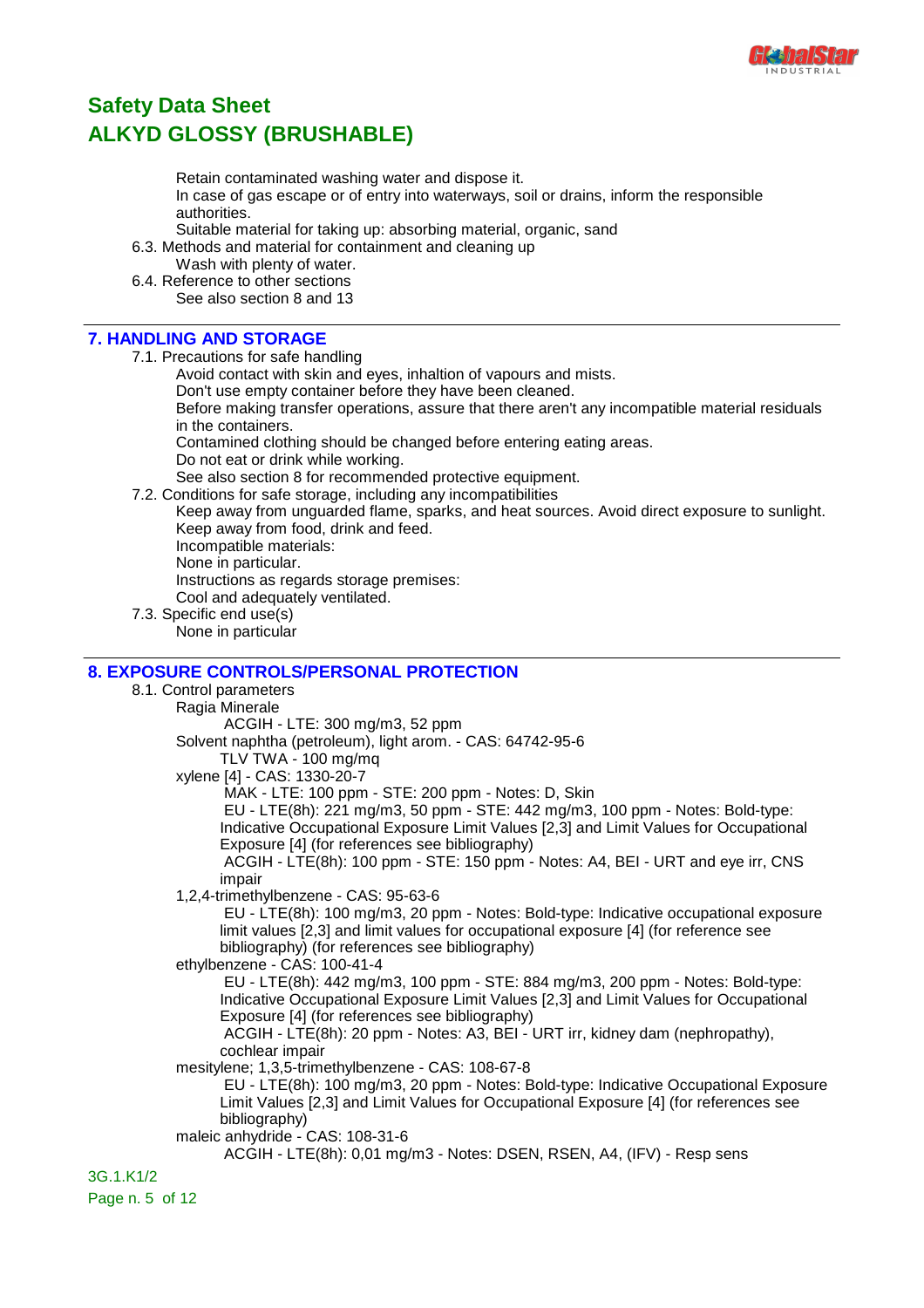

2-butoxyethanol; ethylene glycol monobutyl ether; butyl cellosolve - CAS: 111-76-2 EU - LTE(8h): 98 mg/m3, 20 ppm - STE: 246 mg/m3, 50 ppm - Notes: Bold-type: Indicative Occupational Exposure Limit Values [2,3] and Limit Values for Occupational Exposure [4] (for references see bibliography) ACGIH - LTE(8h): 20 ppm - Notes: A3, BEI - Eye and URT irr DNEL Exposure Limit Values Solvent naphtha (petroleum), light arom. - CAS: 64742-95-6 Worker Industry: 25 mg/kg - Consumer: 11 mg/kg - Exposure: Human Dermal - Frequency: Long Term, systemic effects Worker Industry: 150 mg/m3 - Consumer: 32 mg/m3 - Exposure: Human Inhalation - Frequency: Long Term, systemic effects Consumer: 11 mg/kg - Exposure: Human Oral - Frequency: Long Term, systemic effects xylene [4] - CAS: 1330-20-7 Worker Industry: 289 mg/m3 - Consumer: 174 mg/m3 - Exposure: Human Inhalation - Frequency: Short Term, local effects Worker Industry: 180 mg/kg - Consumer: 108 mg/kg - Exposure: Human Dermal - Frequency: Long Term, systemic effects Worker Industry: 77 mg/m3 - Consumer: 14.8 mg/m3 - Exposure: Human Inhalation - Frequency: Long Term, systemic effects Consumer: 1.6 mg/kg - Exposure: Human Oral - Frequency: Long Term, systemic effects Worker Industry: 289 mg/m3 - Consumer: 174 mg/m3 - Exposure: Human Inhalation - Frequency: Short Term, systemic effects 2-butoxyethanol; ethylene glycol monobutyl ether; butyl cellosolve - CAS: 111-76-2 Worker Industry: 44.5 mg/kg - Consumer: 89 mg/kg - Exposure: Human Dermal - Frequency: Short Term, systemic effects Worker Industry: 426 ppm - Consumer: 135 mg/kg - Exposure: Human Inhalation - Frequency: Short Term, systemic effects Worker Industry: 13.4 mg/kg - Exposure: Human Oral - Frequency: Short Term, systemic effects Worker Industry: 123 ppm - Consumer: 50 mg/kg - Exposure: Human Inhalation - Frequency: Short Term, local effects Worker Industry: 75 mg/kg - Consumer: 38 mg/kg - Exposure: Human Dermal - Frequency: Long Term, systemic effects Worker Industry: 98 mg/m3 - Consumer: 49 mg/m3 - Exposure: Human Inhalation - Frequency: Long Term, systemic effects Consumer: 3.2 mg/kg - Exposure: Human Oral - Frequency: Long Term, systemic effects PNEC Exposure Limit Values xylene [4] - CAS: 1330-20-7 Target: Marine water - Value: 0.327 mg/l Target: Air - Value: 0.327 mg/l - Type of hazard: emissione saltuaria Target: Freshwater sediments - Value: 12.46 mg/kg Target: Marine water sediments - Value: 12.46 mg/kg Target: Soil (agricultural) - Value: 2.31 mg/kg 2-butoxyethanol; ethylene glycol monobutyl ether; butyl cellosolve - CAS: 111-76-2 Target: Fresh Water - Value: 8.8 mg/l Target: Marine water - Value: 0.88 mg/l Target: Microorganisms in sewage treatments - Value: 463 mg/l Target: Freshwater sediments - Value: 34.6 mg/kg Target: Marine water sediments - Value: 3.46 mg/kg Target: Soil (agricultural) - Value: 3.13 mg/kg Target: Air - Value: 9.1 mg/l 8.2. Exposure controls Provide adequate ventilation through good general extraction using local exhaust ventilation. If concentrations of solvent or vapor exceed the OEL value, you have to wear respiratory protection. Eye protection: Not needed for normal use. Anyway, operate according good working practices. Protection for skin:

No special precaution must be adopted for normal use.

3G.1.K1/2 Page n. 6 of 12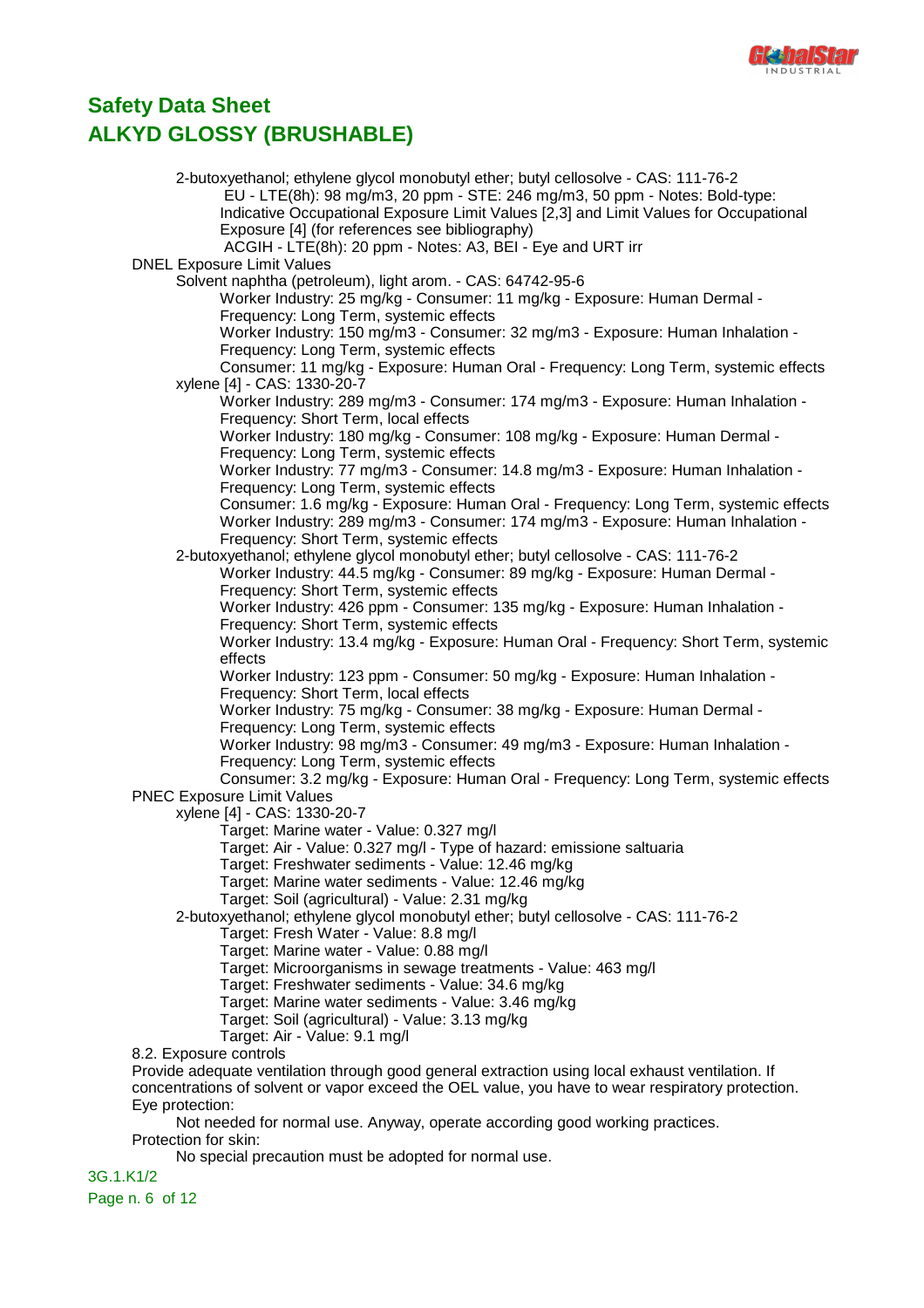

Protection for hands: NBR (nitrile rubber). Respiratory protection: Mask with filter "A" , brown colour Thermal Hazards: None Environmental exposure controls: None Appropriate engineering controls: .<br>None

## **9. PHYSICAL AND CHEMICAL PROPERTIES**

| 9.1. Information on basic physical and chemical properties |              |      |      |
|------------------------------------------------------------|--------------|------|------|
| Appearance and colour:                                     | liquid amber |      |      |
| Odour:                                                     | solvent      |      |      |
| Odour threshold:                                           | solvent      |      |      |
| pH:                                                        | N.A.         |      |      |
| Melting point / freezing point:                            | N.A.         |      |      |
| Initial boiling point and boiling range:                   |              | N.A. |      |
| Solid/gas flammability:                                    | N.A.         |      |      |
| Upper/lower flammability or explosive limits:              |              |      | N.A. |
| Vapour density:                                            | >1           |      |      |
| Flash point:                                               | 25 °C        |      |      |
| Evaporation rate:                                          | N.A.         |      |      |
| Vapour pressure:                                           | N.A.         |      |      |
| Relative density:                                          | 0.95         |      |      |
| Solubility in water:                                       | none         |      |      |
| Solubility in oil:                                         | soluble      |      |      |
| Partition coefficient (n-octanol/water):                   |              | N.A. |      |
| Auto-ignition temperature:                                 | N.A.         |      |      |
| Decomposition temperature:                                 | N.A.         |      |      |
| Viscosity:                                                 | 14" ford 8   |      |      |
| Explosive properties:                                      | N.A.         |      |      |
| Oxidizing properties:                                      | N.A.         |      |      |
| 9.2. Other information                                     |              |      |      |
| Miscibility:                                               | none         |      |      |
| Fat Solubility:                                            | soluble      |      |      |
| Conductivity:                                              | N.A.         |      |      |
| Substance Groups relevant properties                       |              | N.A. |      |

### **10. STABILITY AND REACTIVITY**

- 10.1. Reactivity
	- Stable under normal conditions
- 10.2. Chemical stability
	- Stable under normal conditions
- 10.3. Possibility of hazardous reactions
	- It may generate toxic gases on contact with powerful oxidising agents, and powerful reducing agents.
	- It may catch fire on contact with powerful oxidising agents.
- 10.4. Conditions to avoid
	- Stable under normal conditions.
- 10.5. Incompatible materials
	- Avoid contact with combustible materials. The product could catch fire.
- 10.6. Hazardous decomposition products None.

3G.1.K1/2 Page n. 7 of 12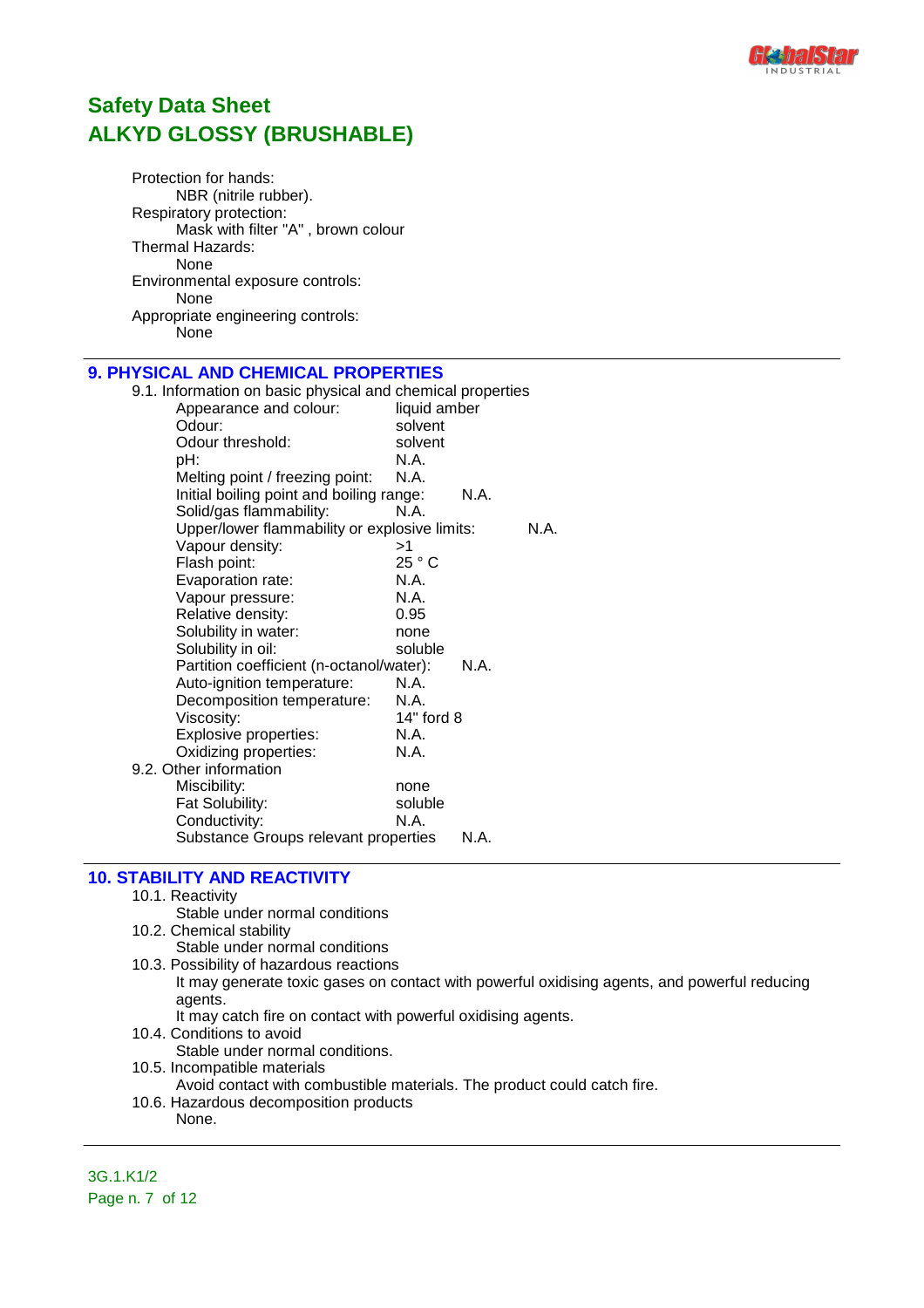

### **11. TOXICOLOGICAL INFORMATION**

11.1. Information on toxicological effects Toxicological information of the mixture: N.A. Toxicological information of the main substances found in the mixture: Ragia Minerale a) acute toxicity: Test: LC50 - Route: Inhalation - Species: Rat > 13.1 mg/l - Duration: 4h Test: LD50 - Route: Oral - Species: Rat > 5000 mg/kg Test: LD50 - Route: Skin - Species: Rabbit > 4 ml/kg Solvent naphtha (petroleum), light arom. - CAS: 64742-95-6 a) acute toxicity: Test: LC50 - Route: Inhalation - Species: Rat > 6193 mg/m3 - Duration: 4h Test: LD50 - Route: Oral - Species: Rat 10.2 mg/l Test: LD50 - Route: Skin - Species: Rabbit > 3160 mg/kg xylene [4] - CAS: 1330-20-7 a) acute toxicity: Test: LC50 - Route: Inhalation - Species: Rat 20 mg/l - Duration: 4h Test: LD50 - Route: Oral - Species: Mouse 5627 mg/kg Test: LD50 - Route: Skin - Species: Rabbit > 5000 mg/kg Mixture of: butan-2-one oxime - CAS: 96-29-7 a) acute toxicity: Test: LC50 - Route: Inhalation - Species: Rat = 20 mg/l - Duration: 4h Test: LD50 - Route: Oral - Species: Rat = 2528 mg/kg Test: LD50 - Route: Skin - Species: Rabbit > 1000 mg/kg ethylbenzene - CAS: 100-41-4 a) acute toxicity: Test: LD50 - Route: Oral - Species: Rat 3500 mg/kg Test: LD50 - Route: Skin - Species: Rabbit 5000 mg/kg Test: LC50 - Route: Inhalation - Species: Rat 4000 ppm - Duration: 4h 2-butoxyethanol; ethylene glycol monobutyl ether; butyl cellosolve - CAS: 111-76-2 a) acute toxicity: Test: LD50 - Route: Oral - Species: Rat 1414 mg/kg Test: LD50 - Route: Skin - Species: Rabbit 3000 mg/kg Test: LC50 - Route: Inhalation - Species: Rat 450 ppm - Duration: 4h b) skin corrosion/irritation: Test: Skin Irritant Positive c) serious eye damage/irritation: Test: Eye Irritant Positive d) respiratory or skin sensitisation: Test: Skin Sensitization Negative f) carcinogenicity: Test: Carcinogenicity Negative - Notes: Test di Ames xylene [4] - CAS: 1330-20-7 LD50 (RAT) ORAL: 5000 MG/KG 1,2,4-trimethylbenzene - CAS: 95-63-6 LD50 (RAT) ORAL: 7000 MG/KG BW

If not differently specified, the information required in Regulation (EU)2015/830 listed below must be considered as N.A.:

- a) acute toxicity;
- b) skin corrosion/irritation;
- c) serious eye damage/irritation;
- d) respiratory or skin sensitisation;
- e) germ cell mutagenicity;

3G.1.K1/2 Page n. 8 of 12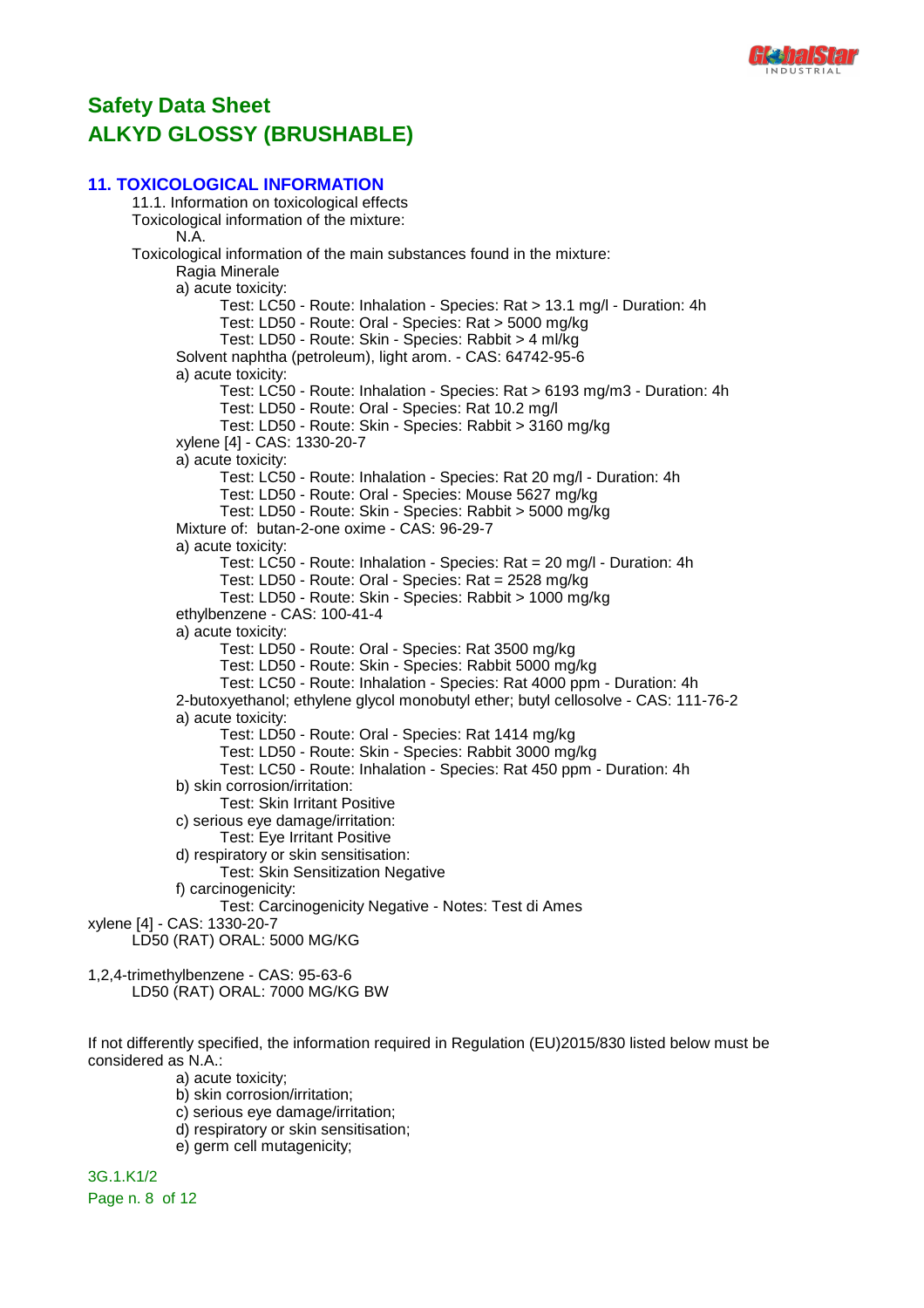

f) carcinogenicity; g) reproductive toxicity; h) STOT-single exposure; i) STOT-repeated exposure; j) aspiration hazard.

### **12. ECOLOGICAL INFORMATION**

12.1. Toxicity Adopt good working practices, so that the product is not released into the environment. Do not use when plants are in flower: the product is toxic for bees. Solvent naphtha (petroleum), light arom. - CAS: 64742-95-6 a) Aquatic acute toxicity: Endpoint: LC50 - Species: Fish = 9.22 mg/l - Duration h: 96 xylene [4] - CAS: 1330-20-7 a) Aquatic acute toxicity: Endpoint: EC50 - Species: Daphnia = 1 mg/l - Duration h: 24 Endpoint: EC50 - Species: Algae = 4.36 mg/l - Duration h: 73 Endpoint: LC50 - Species: Fish = 2.6 mg/l - Duration h: 96 Endpoint: NOEC - Species: Algae = 0.44 mg/l - Duration h: 73 Endpoint: NOEC - Species: Daphnia = 1.57 mg/l - Notes: 21g Endpoint: NOEC - Species: Fish = 1.4 mg/l - Notes: 56g ethylbenzene - CAS: 100-41-4 a) Aquatic acute toxicity: Endpoint: EC50 - Species: Algae = 1.7 mg/l - Duration h: 96 Endpoint: EC50 - Species: Algae = 2.6 mg/l - Duration h: 72 Endpoint: LC50 - Species: Fish = 4.2 mg/l - Duration h: 96 Endpoint: EC50 - Species: Daphnia = 2 mg/l - Duration h: 48 2-butoxyethanol; ethylene glycol monobutyl ether; butyl cellosolve - CAS: 111-76-2 a) Aquatic acute toxicity: Endpoint: LC50 - Species: Fish = 1490 mg/l - Duration h: 96 Endpoint: EC50 - Species: Daphnia = 1700 mg/l - Duration h: 48 12.2. Persistence and degradability None Solvent naphtha (petroleum), light arom. - CAS: 64742-95-6 Biodegradability: Easely biodegradable - Test: N.A. - Duration h: N.A. - %: N.A. - Notes: N.A. xylene [4] - CAS: 1330-20-7 Biodegradability: Easely biodegradable - Test: N.A. - Duration h: N.A. - %: N.A. - Notes: N.A. 2-butoxyethanol; ethylene glycol monobutyl ether; butyl cellosolve - CAS: 111-76-2 Biodegradability: Easely biodegradable - Test: N.A. - Duration h: N.A. - %: N.A. - Notes: N.A. 12.3. Bioaccumulative potential 2-butoxyethanol; ethylene glycol monobutyl ether; butyl cellosolve - CAS: 111-76-2 Bioaccumulation: Not bioaccumulative - Test: N.A. N.A. - Duration h: N.A. - Notes: N.A. 12.4. Mobility in soil 2-butoxyethanol; ethylene glycol monobutyl ether; butyl cellosolve - CAS: 111-76-2 Mobility in soil: Mobile - Test: N.A. N.A. - Duration h: N.A. - Notes: N.A. 12.5. Results of PBT and vPvB assessment vPvB Substances: None - PBT Substances: None 12.6. Other adverse effects None

### **13. DISPOSAL CONSIDERATIONS**

#### 13.1. Waste treatment methods

Recover if possible. In so doing, comply with the local and national regulations currently in force.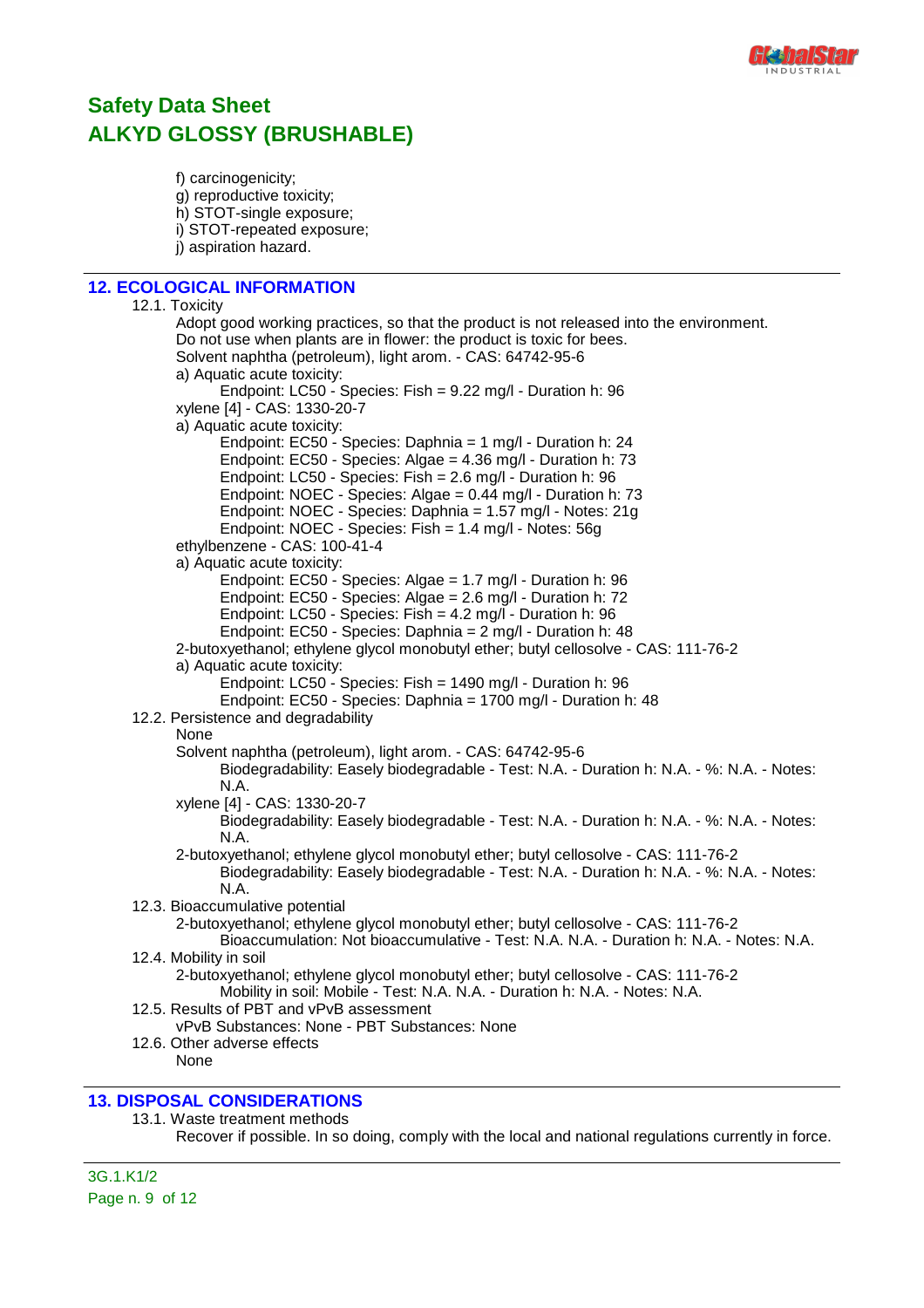

## **14. TRANSPORT INFORMATION**



| 14.1. UN number                                                          |                         |
|--------------------------------------------------------------------------|-------------------------|
| <b>ADR-UN Number:</b>                                                    | 1263                    |
| IATA-UN Number:                                                          | 1263                    |
| <b>IMDG-UN Number:</b>                                                   | 1263                    |
| 14.2. UN proper shipping name                                            |                         |
| <b>ADR-Shipping Name:</b>                                                | <b>PAINT</b>            |
| IATA-Shipping Name:                                                      | <b>PAINT</b>            |
| <b>IMDG-Shipping Name:</b>                                               | <b>PAINT</b>            |
| 14.3. Transport hazard class(es)                                         |                         |
| <b>ADR-Class:</b>                                                        | 3                       |
| ADR-Label:                                                               | 3                       |
| ADR - Hazard identification number:                                      | 30                      |
| IATA-Class:                                                              | 3                       |
| IATA-Label:                                                              |                         |
| IMDG-Class:                                                              | $\frac{3}{3}$           |
| IMDG-Class:                                                              | 3                       |
| 14.4. Packing group                                                      |                         |
| <b>ADR-Packing Group:</b>                                                | Ш                       |
| IATA-Packing group:                                                      | Ш                       |
| IMDG-Packing group:                                                      | Ш                       |
| 14.5. Environmental hazards                                              |                         |
| <b>ADR-Enviromental Pollutant:</b>                                       | Yes                     |
| IMDG-Marine pollutant:                                                   | <b>Marine Pollutant</b> |
| Most important toxic component:                                          | Ragia Minerale          |
| 14.6. Special precautions for user                                       |                         |
| Rail (RID):                                                              | <b>PAINT</b>            |
| <b>ADR-Subsidiary risks:</b>                                             |                         |
| ADR-S.P.:                                                                | 163 640E 650            |
| <b>ADR-Tunnel Restriction Code:</b>                                      | (D/E)                   |
| IATA-Passenger Aircraft:                                                 | 355                     |
| IATA-Subsidiary risks:                                                   |                         |
| IATA-Cargo Aircraft:                                                     | 366                     |
| IATA-S.P.:                                                               | A3 A72                  |
| IATA-ERG:                                                                | 3L                      |
| IMDG-EmS:                                                                | F-E.<br>, S-E           |
| IMDG-Subsidiary risks:                                                   |                         |
| IMDG-Storage category:                                                   | Category A              |
| IMDG-Storage notes:                                                      |                         |
| 14.7. Transport in bulk according to Annex II of Marpol and the IBC Code |                         |

N.A.

### **15. REGULATORY INFORMATION**

15.1. Safety, health and environmental regulations/legislation specific for the substance or mixture Dir. 67/548/EEC (Classification, packaging and labelling of dangerous substances). Dir. 99/45/EEC (Classification, packaging and labelling of dangerous preparations). Dir. 98/24/EC (Risks related to chemical agents at work). Dir. 2000/39/EC (Occupational exposure limit values); Dir. 2006/8/CE. Regulation (CE) n. 1907/2006 (REACH), Regulation (CE) n.1272/2008 (CLP), Regulation (CE) n.790/2009.

Volatile Organic compounds - VOCs = 383.29 g/l Volatile CMR substances =  $0.00\%$ 

3G.1.K1/2 Page n. 10 of 12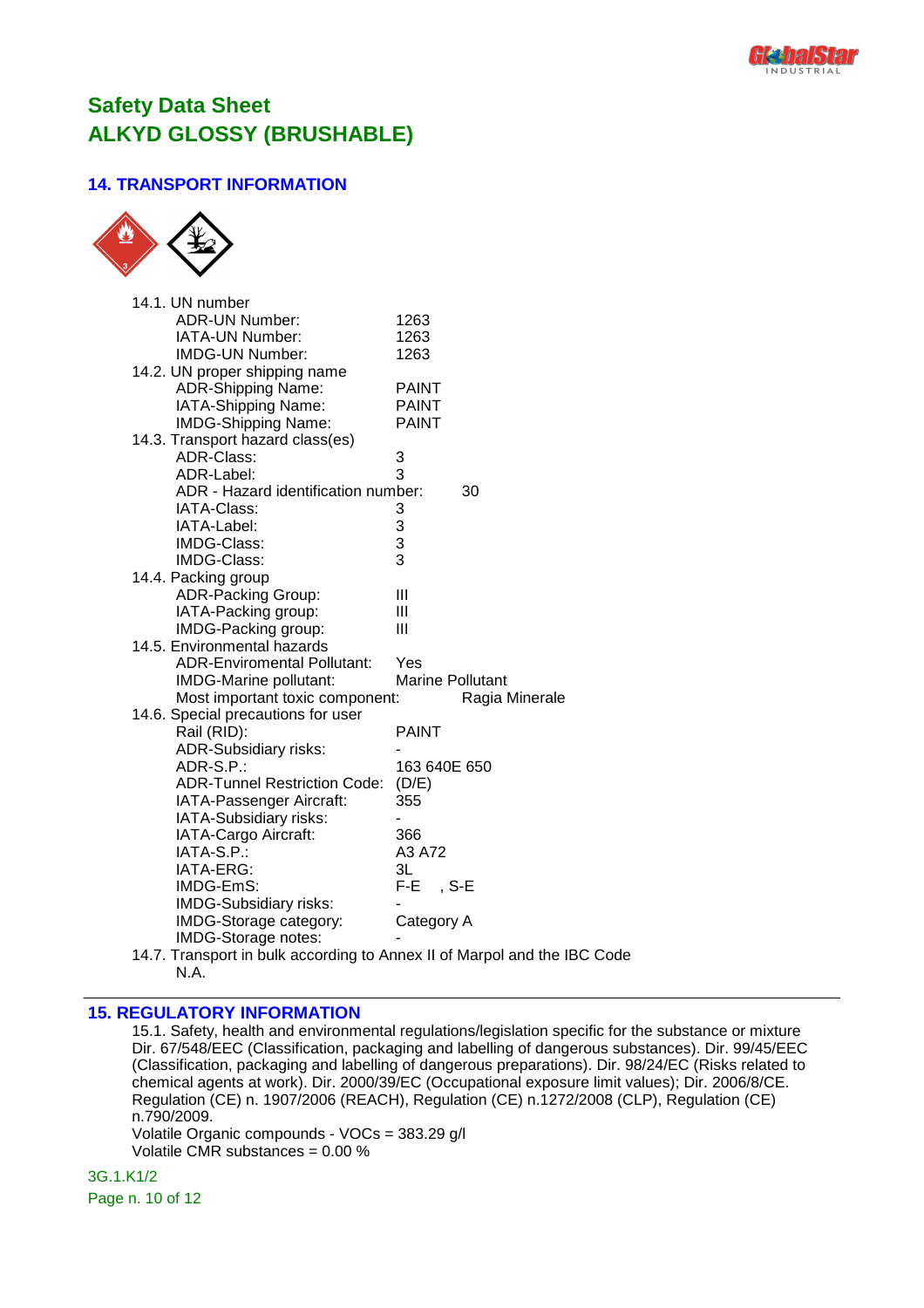

Halogenated VOCs which are assigned the risk phrase  $R40 = 0.90$  % Organic Carbon -  $C = 0.31$ 

Where applicable, refer to the following regulatory provisions : Directive 2003/105/CE ('Activities linked to risks of serious accidents') and subsequent amendments. Regulation (EC) nr 648/2004 (detergents). 1999/13/EC (VOC directive)

Provisions related to directives 82/501/EC(Seveso), 96/82/EC(Seveso II):

N.A.

15.2. Chemical safety assessment No

### **16. OTHER INFORMATION**

Full text of phrases referred to in Section 3:

H226 Flammable liquid and vapour. H304 May be fatal if swallowed and enters airways. H336 May cause drowsiness or dizziness. H411 Toxic to aquatic life with long lasting effects. EUH066 Repeated exposure may cause skin dryness or cracking. H335 May cause respiratory irritation. H332 Harmful if inhaled. H312 Harmful in contact with skin. H319 Causes serious eye irritation. H315 Causes skin irritation. H373 May cause damage to organs through prolonged or repeated exposure if inhaled. H372 Causes damage to organs through prolonged or repeated exposure. H318 Causes serious eye damage. H317 May cause an allergic skin reaction. H351 Suspected of causing cancer. H225 Highly flammable liquid and vapour. H373 May cause damage to organs through prolonged or repeated exposure. H302 Harmful if swallowed. H361f Suspected of damaging fertility. H400 Very toxic to aquatic life. H410 Very toxic to aquatic life with long lasting effects. H314 Causes severe skin burns and eye damage. H334 May cause allergy or asthma symptoms or breathing difficulties if inhaled. Paragraphs modified from the previous revision: 1. IDENTIFICATION OF THE SUBSTANCE/PREPARATION AND OF THE COMPANY/UNDERTAKING 15. REGULATORY INFORMATION

This document was prepared by a competent person who has received appropriate training. Main bibliographic sources:

ECDIN - Environmental Chemicals Data and Information Network - Joint Research Centre, Commission of the European Communities SAX's DANGEROUS PROPERTIES OF INDUSTRIAL MATERIALS - Eight Edition - Van Nostrand Reinold CCNL - Appendix 1 Insert further consulted bibliography

The information contained herein is based on our state of knowledge at the above-specified date. It

3G.1.K1/2 Page n. 11 of 12